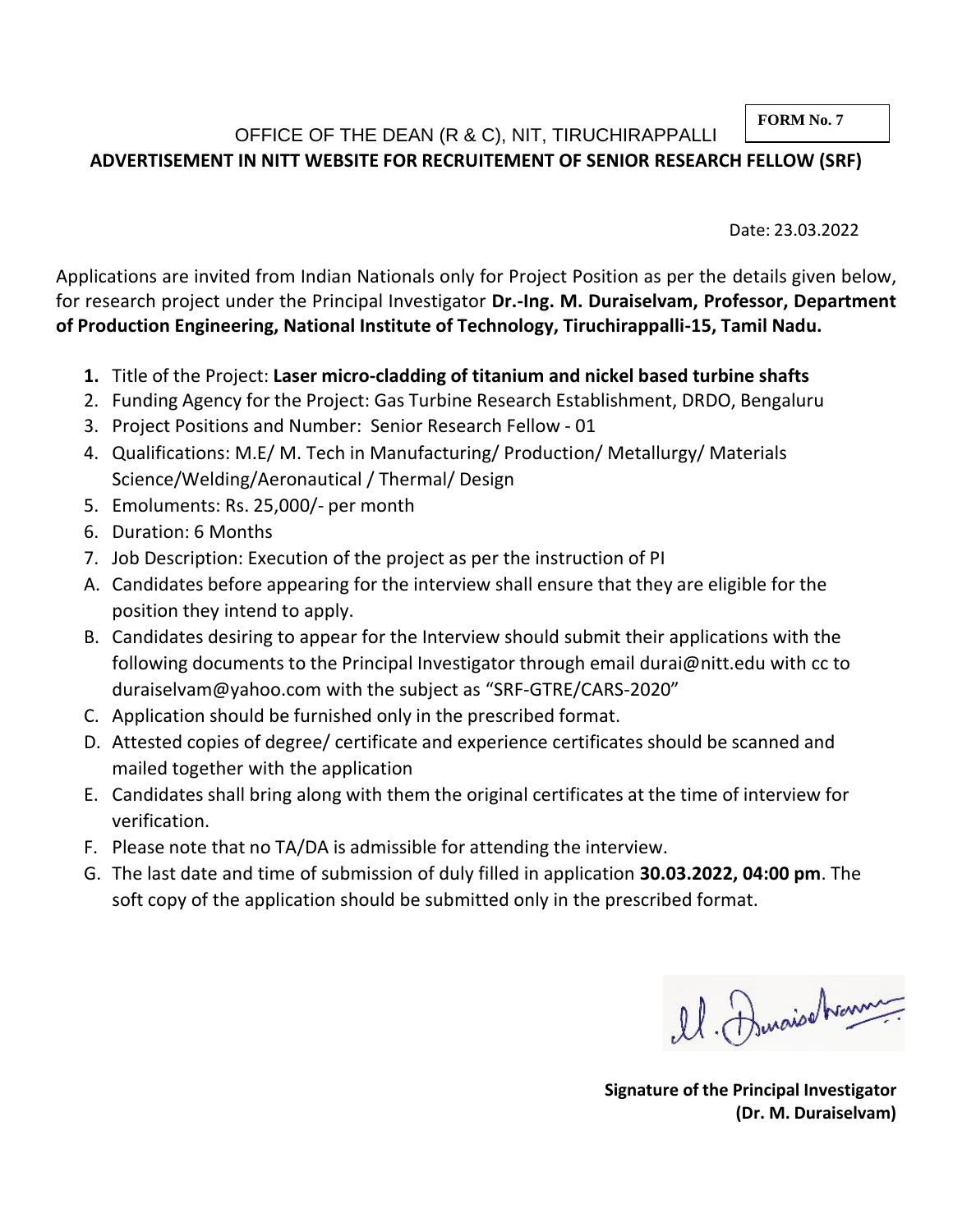**FORM No. 8**

# OFFICE OF THE DEAN (R & C), NIT, TRICHY

## **RECRUITMENT OF TEMPORARY PROJECT STAFF -- APPLICATION FOR THE POST OF SENIOR RESEARCH FELLOW (SRF)**

| For Office Use only                                       | Paste here your      |
|-----------------------------------------------------------|----------------------|
|                                                           | recent passport size |
| Signature of the Application Screening Committee Chairman | colour Photograph    |
|                                                           |                      |
|                                                           |                      |
|                                                           |                      |
|                                                           |                      |

#### **APPLICATION FOR THE POST OF SENIOR RESEARCH FELLOW (SRF)**

| 1. Name of the Candidate in full                                                                   |            |                |                  |                 |              |
|----------------------------------------------------------------------------------------------------|------------|----------------|------------------|-----------------|--------------|
| 2. Nationality                                                                                     |            |                |                  |                 |              |
| 3. Mother Tongue                                                                                   |            |                |                  |                 |              |
| 4. Date of Birth                                                                                   |            |                | Date             | Month           | Year         |
| 5. Sex                                                                                             |            |                | Male / Female    |                 |              |
| 6. Marital Status                                                                                  |            |                | Married / Single |                 |              |
| 7. Category<br>SC / ST /<br><b>OBC</b><br>General                                                  |            | Please specify |                  |                 |              |
| 8. Address for communication with Mobile                                                           |            |                |                  |                 |              |
| number and E Mail ID                                                                               |            |                |                  |                 |              |
| 9. Project Title                                                                                   |            |                |                  |                 |              |
| 10. Name of the Post applied for                                                                   |            |                |                  |                 |              |
| 11. Advertisement Number with Date                                                                 |            |                |                  |                 |              |
| Academic Career: Enclose photo copies of the qualifying degree certificates and mark sheets/ grade |            |                |                  |                 |              |
| cards showing the percentage of marks or CGPF from HSC onwards                                     |            |                |                  |                 |              |
| Name of Exam                                                                                       | School /   | Board/         | Broad subjects   | Year of Passing | % of marks / |
|                                                                                                    | University | University     | of study         |                 | <b>GCPA</b>  |
| S.S.L.C                                                                                            |            |                |                  |                 |              |
| H.S.C                                                                                              |            |                |                  |                 |              |
| Graduation                                                                                         |            |                |                  |                 |              |
| Post-Graduation                                                                                    |            |                |                  |                 |              |
| Any other                                                                                          |            |                |                  |                 |              |

Enclose self-attested Xerox copies